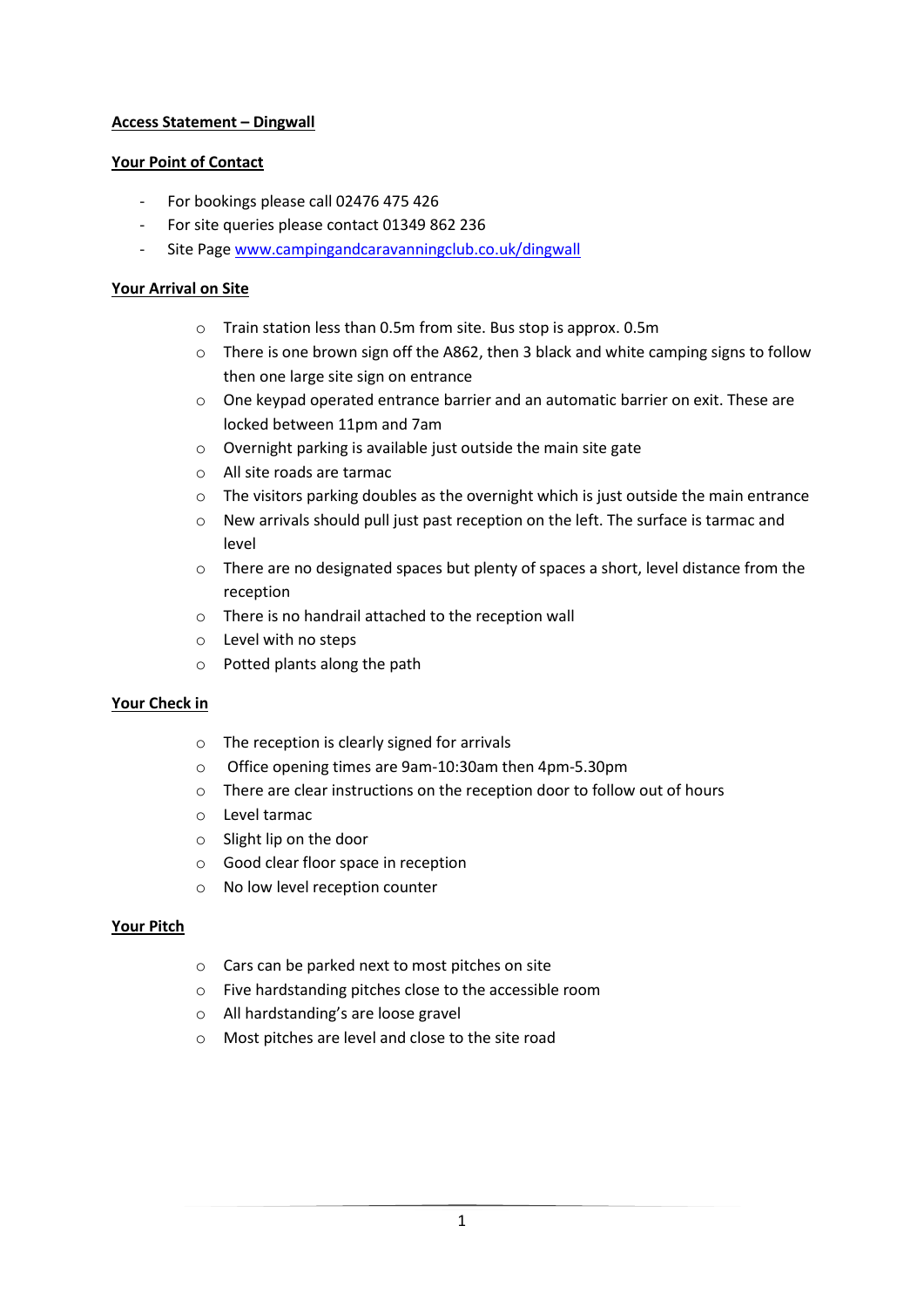# **Your Facilities**

- o There is a clear, well maintained tarmac path leading to the facilities
- o There are no steps leading to the block
- o There is a slight incline from the road to the path around the block
- o There are steps in to the ladies and gents
- o There is no semi-ambulant cubicle in either men's and ladies
- o All sinks in ladies and gents have pushbutton taps
- o There are fold down wall hung seats in all showers
- o The showers are operated by a push button and temps cannot be adjusted
- o There is no step into the showers
- o The facility block has lighting on the outside throughout the night

### **Your Accessible Facilities**

- $\circ$  There is a slight incline to the tarmac path leading to the accessible facility
- o There are no handrails leading to the accessible facility
- o There is a slight lip to the door of the accessible facility
- o The door has a radar lock
- o There are fixed handrails either side of the toilet and one drop down rail to the left
- o There is a regular size flush handle
- o There is transfer space to the right of the toilet
- $\circ$  The wash basin cannot be reached from the toilet
- o The washbasin has a larger than normal lever tap
- o There is a hand dryer located in the room
- $\circ$  There is a low level mirror above the sink that does not extend to full height
- o The shower has 2 fixed and 2 dropdown handrails
- o The shower is dial operated
- o The shower is open access, not a cubicle
- $\circ$  The shower head is height adjustable
- o The floor is nonslip
- o There is a hair dryer
- $\circ$  There is an emergency chord next to the toilet which can be reached from the floor
- o The emergency alarm cannot be heard from staff pitches or reception
- o The accessible room can be accessed with a RADAR key